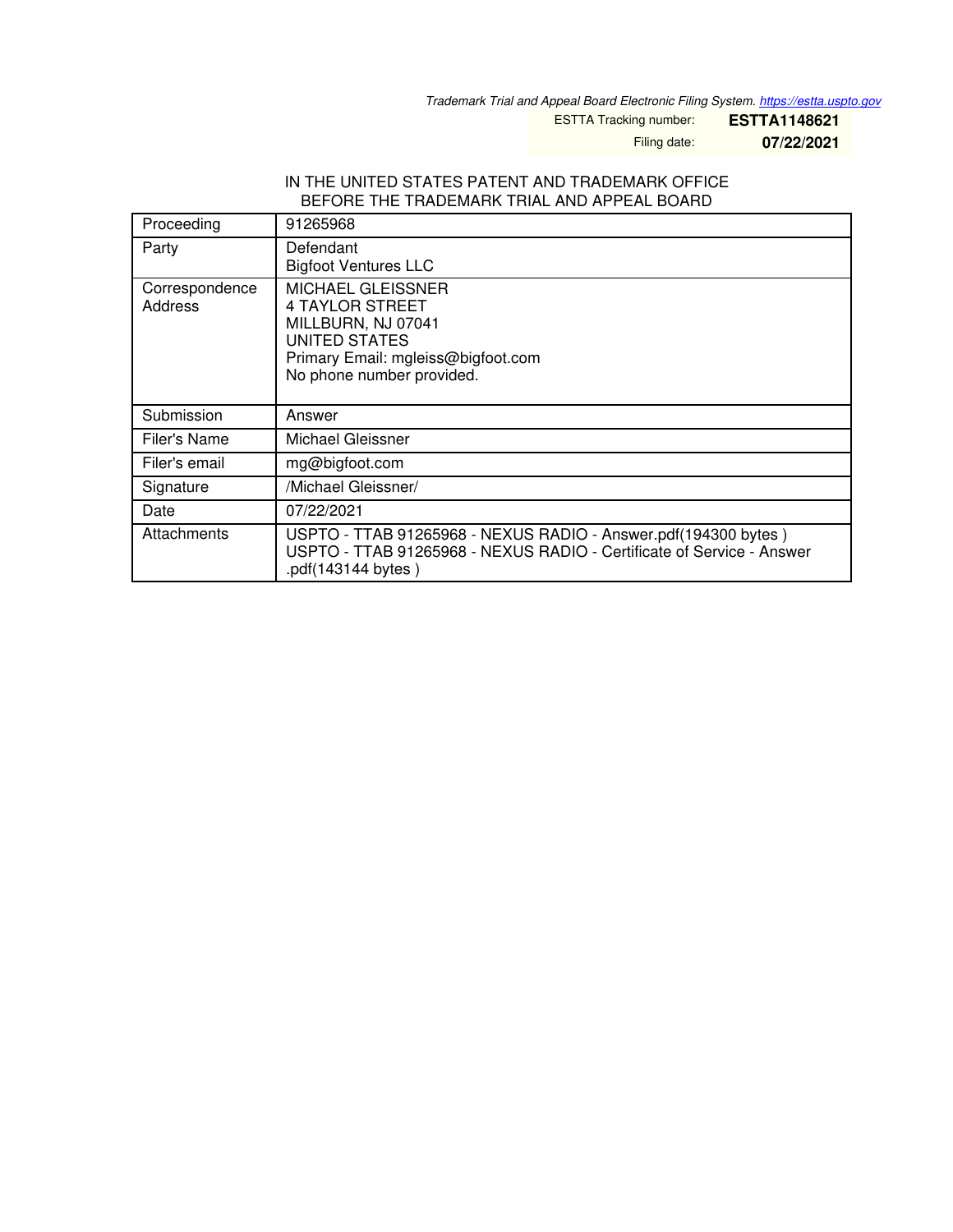### **IN THE UNITED STATES PATENT AND TRADEMARK OFFICE**

## **BEFORE THE TRADEMARK TRIAL AND APPEAL BOARD**

NEXUS DIGITAL LLC **Opposer** 

Opposition No. 91265968

Mark:

Bigfoot Ventures LLC Applicant

v.

–

# **NEXUS**

# **APPLICANT'S ANSWER TO**

#### **OPPOSITION**

In the opposition proceedings above initiated by Nexus Digital LLC ("Opposer") v. Bigfoot Ventures LLC ("Applicant"), Applicant answers Opposer's Opposition as following:

1. Answering Paragraph 1 of the Opposition, Applicant does not have sufficient knowledge or information to form a belief as to the allegations contained therein, and accordingly denies the same.

2. Answering Paragraph 2 of the Opposition, Applicant does not have sufficient knowledge or information to form a belief as to the allegations contained therein, and accordingly denies the same.

3. Answering Paragraph 3 of the Opposition, Applicant does not have sufficient knowledge or information to form a belief as to the allegations contained therein, and accordingly denies the same.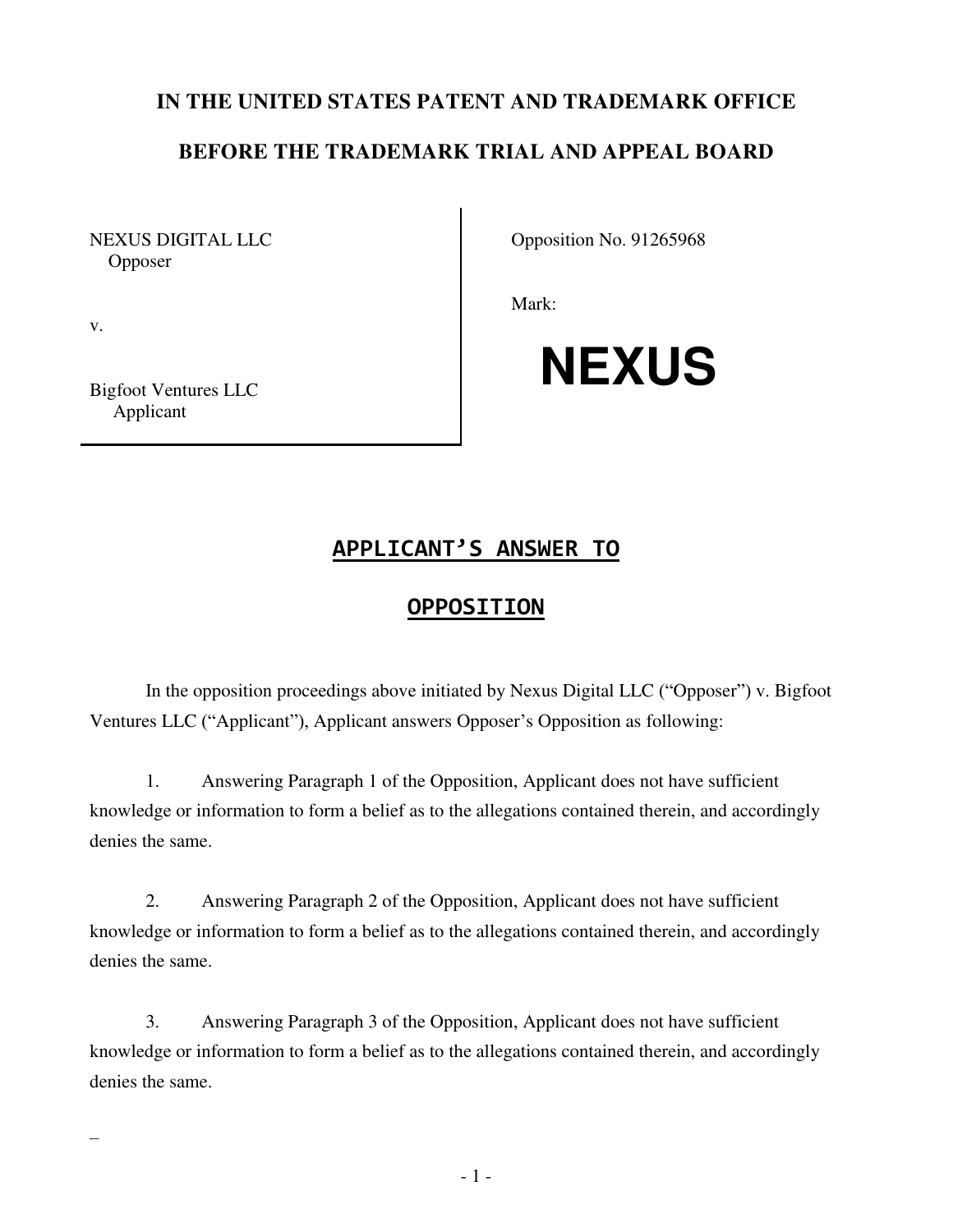Mark: Nexus Reg. No.: 91265968

Page 2

4. Answering Paragraph 3 of the Opposition, Applicant does not have sufficient knowledge or information to form a belief as to the allegations contained therein, and accordingly denies the same.

5. Answering Paragraph 3 of the Opposition, Applicant does not have sufficient knowledge or information to form a belief as to the allegations contained therein, and accordingly denies the same.

6. Answering Paragraph 3 of the Opposition, Applicant does not have sufficient knowledge or information to form a belief as to the allegations contained therein, and accordingly denies the same.

7. Answering Paragraph 8 of the Opposition, Applicant believes, to the best of Applicant's recollection, the facts stated therein to be accurate.

8. Answering Paragraph 8 of the Opposition, paragraph calls for a legal conclusion, not a response. Insofar as the conclusions, assertions and claims are implied, Applicant denies the same.

9. Answering Paragraph 3 of the Opposition, Applicant does not have sufficient knowledge or information to form a belief as to the allegations contained therein, and accordingly denies the same.

10. Answering Paragraph 8 of the Opposition, paragraph calls for a legal conclusion, not a response. Insofar as the conclusions, assertions and claims are implied, Applicant denies the same.

11. Answering Paragraph 8 of the Opposition, paragraph calls for a legal conclusion, not a response. Insofar as the conclusions, assertions and claims are implied, Applicant denies the same.

12. Answering Paragraph 8 of the Opposition, paragraph calls for a legal conclusion, not a response. Insofar as the conclusions, assertions and claims are implied, Applicant denies the same.

# **AFFIRMATIVE DEFENSES**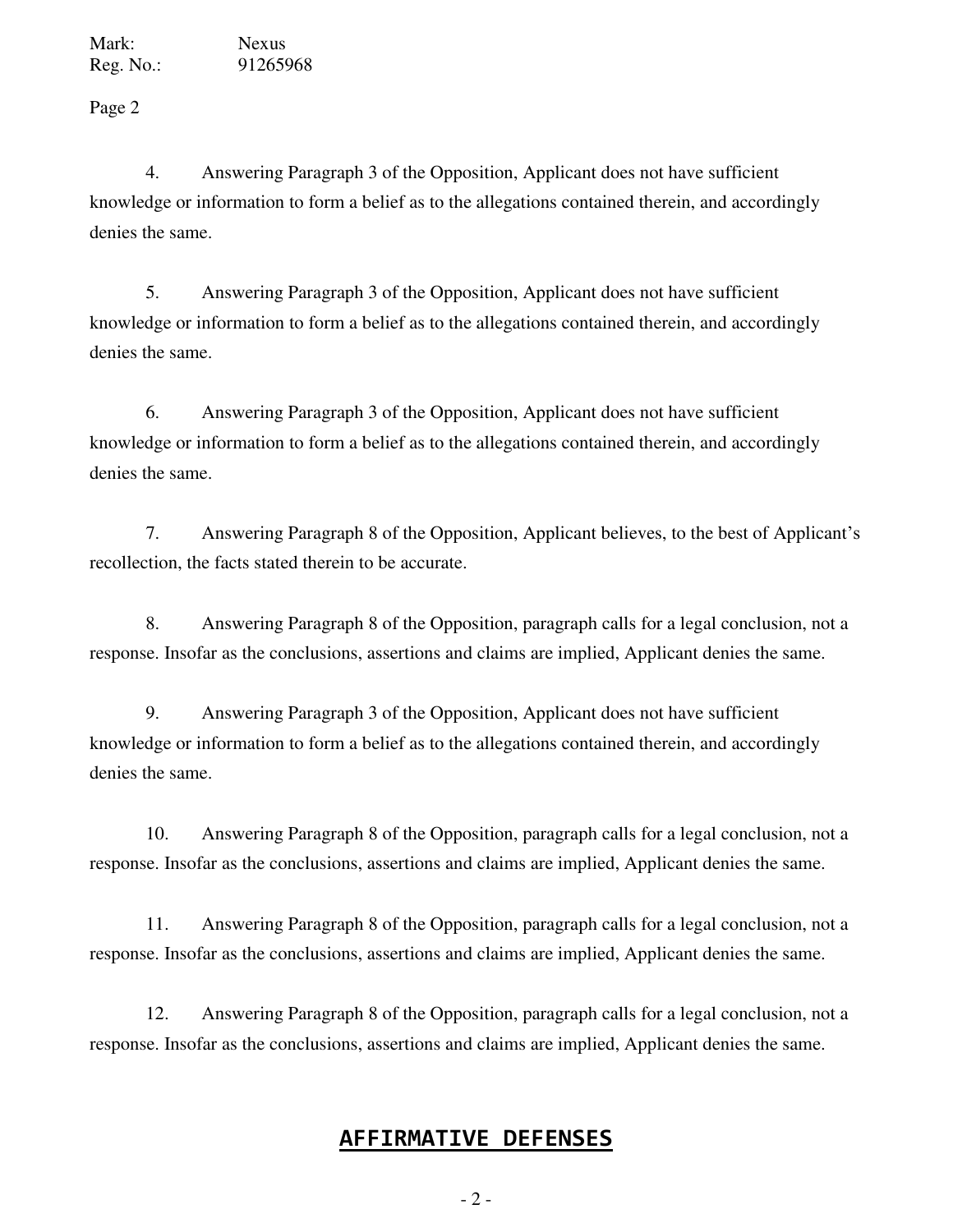Mark: Nexus Reg. No.: 91265968

Page 3

Applicant reserves the right to rely on such other and further defenses as may be supported by facts to be determined through comprehensive discovery and to amend Applicant's answers accordingly to assert such defenses.

WHEREFORE, Applicant respectfully requests that the Trademark Trial and Appeal Board dismisses the subject Opposition.

Respectfully submitted,

July 22, 2021

Bigfoot Ventures LLC

 By: /Michael Gleissner/ Corporate Officer for Applicant